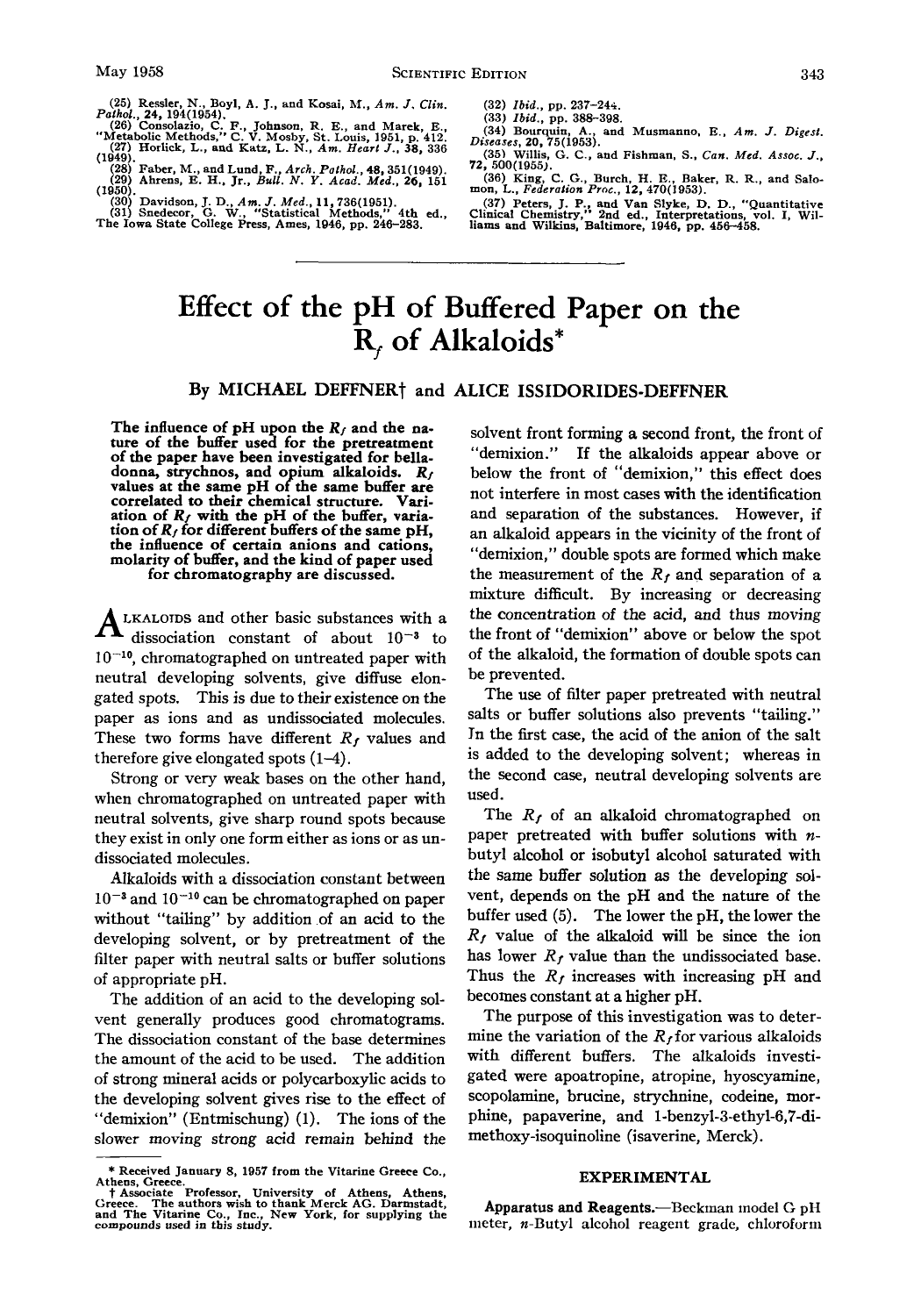reagent grade, McIlvaine's buffer (6). citrate buffer **(7),** phosphate buffer **0.2** *M* U. S. **P.** XV, tartrate buffer **0.2** *M (7),* acetate buffer **0.2** *M (7),* lactate buffer **0.2** *M* (7), phthalate buffer U. S. P. XV, and Dragendorff's reagent as modified by Munier and Macheboeuf (1).

Preparation of Papers.—Strips of Whatman No. 2 paper, **4 x 30** cm., were immersed in different buffer solutions, air dried, sewn lengthwise with a white cotton thread in order of ascending pH, formed to fit the glass cylinder, and then placed therein.

Chromatography.-Glass cylinders **(13** cm. diam., **45** cm. height) were used. The substauces were applied with a micropipet **as** free bases in a chloroform solution **(20** mcg. each time). The ascending method was used with n-butyl alcohol saturated with water **as**  the developing solvent. A small beaker containing the water phase was placed at the bottom of the chromatographic jar, the hollow paper form was placed therein, and left six to fifteen hours for equilibration. The developing solvent was then added and the chromatograms were developed in the dark for six to eight hours (height: **20-25** cm.). The chromatograms were air dried and sprayed with Dragendorff's reagent and the  $\bf{R}$  *r* values were calculated, measuring the distance from the point of application to the leading edge of the spot. All chromatograms were run in duplicate and the  $R_f$  values, although varying with temperature, did not differ by more than **7%.** 

The pH of the buffer solutions was measured before and after immersion of the filter paper and after shaking the buffer solution with  $n$ -butyl alcohol. **As** Table I shows for citrate buffer, the pH remains unchanged after immersion of the paper, but increases slightly after shaking with  $n$ -butyl alcohol.

TABLE I.-pH **OF** BUFFER AFTER IMMERSION **OF**  PAPER AND AFTER SHAKING WITH **n-BUTYL ALCO-** HOL

| Initial pH | pH After<br>Immersion | pH After<br>Shaking With<br>$n$ -Butyl<br>Alcohol |
|------------|-----------------------|---------------------------------------------------|
| 1.22       | 1.22                  | $1.32\,$                                          |
| 2.20       | 2.15                  | 2.30                                              |
| 3.20       | 3.20                  | 3.30                                              |
| 4.30       | 4.30                  | 4.40                                              |
| 5.40       | 5.40                  | 5.50                                              |
| 6.00       | 5.95                  | 6.10                                              |

**Use** of Whatman Nos. **1** and **4** and Schleicher and Schüll No. 2043b paper gave slightly different  $R_f$ values, but showed the same variation of  $R_f$  with the pH of the buffer solution used for the pretreatment of the paper.  $R_f$  values were always lower on Whatman No. 1 and Schleicher and Schiill No. **2043b** than those obtained on Whatman No. **2** paper. On Whatman No. **4** paper they were highest. Whatman No. **1** paper sometimes gave "tailing," whereas Whatman No. **4** paper gave more diffuse spots. Changes in the molarity of the buffer did not bring about any appreciable changes in the  $R_f$ values, but the lower the molarity, the more elongated were the spots. The use of citrate buffer, prepared from secondary sodium citrate with the addition of HCl and NaOH, respectively **(7),** gave different  $R_f$  *vs.* pH graphs from those obtained when using citrate buffer prepared from citric acid by adding tertiary sodium citrate. Figure **1** shows that the  $R_f$  values up to about a pH of 5.0 are higher for the first buffer than those for the second. This is due to the influence of chlorine ions of HCl used for the preparation of the first buffer.

With pH's above 5.0 there is no influence of chlorine ions because NaOH instead of HC1 was added to the buffer. The use of KOH instead of NaOH in the buffer gave higher  $R_f$  values which indicated some influence of the cations on the  $R_f$  values of the alkaloids. Figures **2, 3, 4,** and **5** illustrate the dependency of the  $R_f$  values of the alkaloids on the pH for: citrate, McIlvaine's, phosphate, and tartrate buffers. The  $R_f$  values of the alkaloids at dif-



Fig.  $1 - R_f$  vs. pH of atropine,  $O - -O$ , buffer prepared from secondary sodium citrate with the Fig. 1.— $R_f$  vs. pH of atropine,  $Q$ ---- $Q$ , buffer prepared from secondary sodium citrate with the addition of HCl and NaOH;  $Q$ — $Q$ , buffer pre-<br>pared from citric acid and tertiary sodium citrate. pared from citric acid and tertiary sodium citrate.

ferent pH's for acetate and lactate buffers are shown in Tables II and III. The  $R_f$  values of all alkaloids increased steadily with increasing pH for those two buffers. The  $R_f$  values for phthalate buffer are not shown because they caused only slight variation.

#### **DISCUSSION**

The  $R_f$  values of the compounds studied depended primarily on the partition between the stationary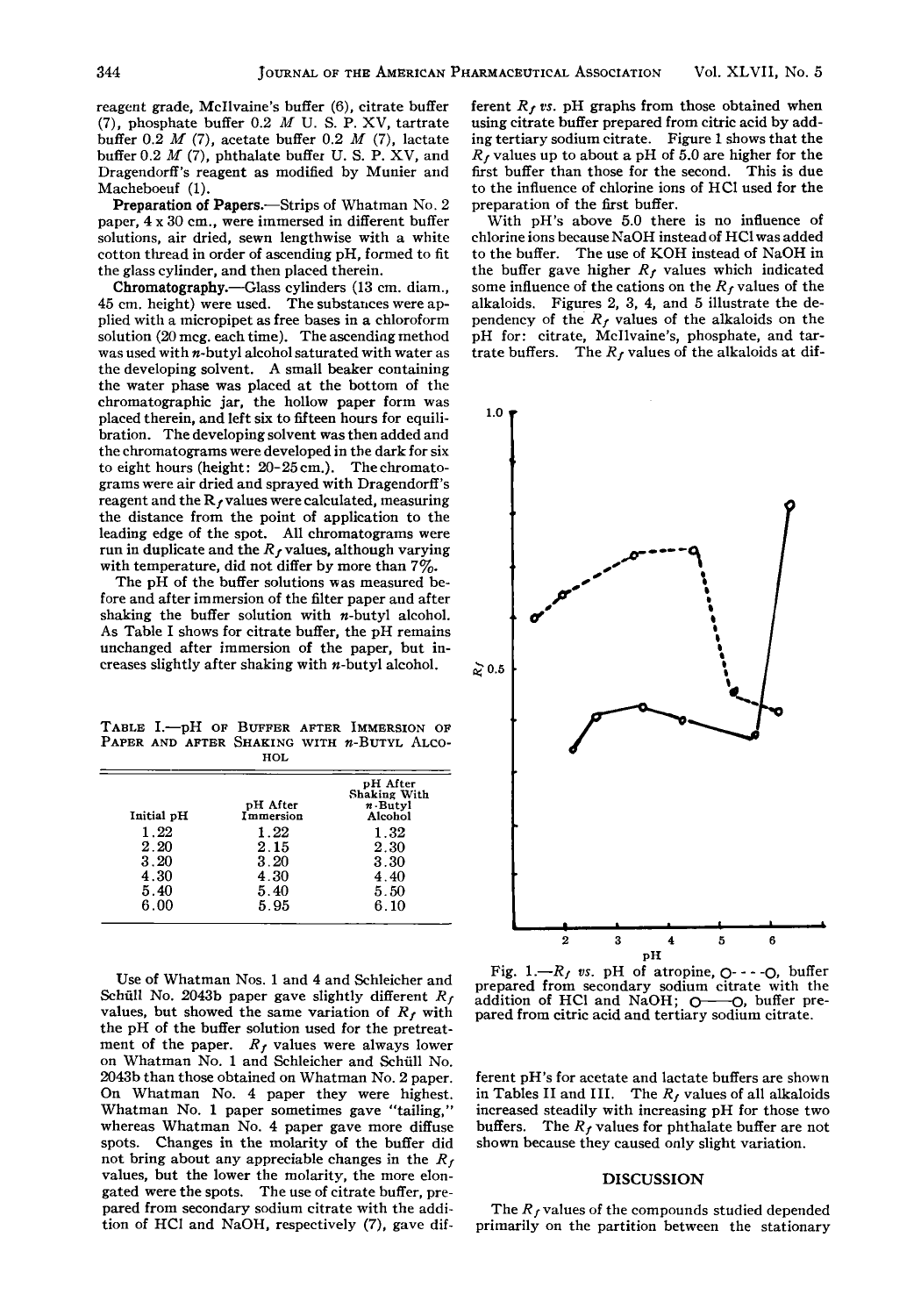

Fig.  $2 - R_f$  *vs.* pH of alkaloids, citrate buffer. See Fig. *5* for legend of curves



Fig.  $3. -R_f$  vs. pH of alkaloids, McIlvaine's buffer. See Fig. *5* for legend of curves

phase-adsorbed water-and the moving phaseorganic solvent. The highly lipophilic compounds travelled **as** fast as the organic solvent having high  $R_f$  values. The hydrophilic ones having low  $R_f$ values remained close to the starting line. Thus the larger the alkyl group, the higher the  $R_f$ . Isoalkyl



Fig.  $4 - R_f$  *vs.* pH of alkaloids, phosphate buffer. See Fig. *5* for legend of curves

compounds had lower  $R_f$  values than their *n*-alkyl analogs. Hydroxy compounds also had lower  $R_f$ values than their alkyl analogs. Cations and anions gave lower  $R_f$  values than the undissociated molecules, bases, and acids *(8).* 

In the group of belladonna alkaloids, apoatropine has atropic instead of tropic acid in the molecule, the CH-CH<sub>2</sub>OH group being substituted by a  $C=CH<sub>2</sub>$  group. Apoatropine has therefore higher *Rf* values than atropine at all pH's of all buffers used. Scopolamine has, instead of the tropanol nucleus, an oscine nucleus with an oxygen bridge. Scopolamine has, at pH's above *5.50* and in acetate buffer, higher  $R_f$  values than atropine, but in all other buffers below pH 5.50, lower  $R_f$  values than atropine; probably because of the formation of oxonium ions at the lower pH levels.

In the group of strychnos alkaloids, brucine, a dimethoxystrychnine, has lower  $R_f$  values than strychnine.

The opium alkaloid codeine, is more lipophilic than morphine and therefore has higher  $R_f$  values. In the group of opium alkaloids with an isoquinoline nucleus, papaverine, because of the two additional  $- OCH<sub>3</sub>$  groups and the lack of the  $-C<sub>2</sub>H<sub>5</sub>$  group, has lower  $R_f$  values than isaverine (1-benzyl-3-ethyl-**6,7-dimethoxy-isoquinoline).**